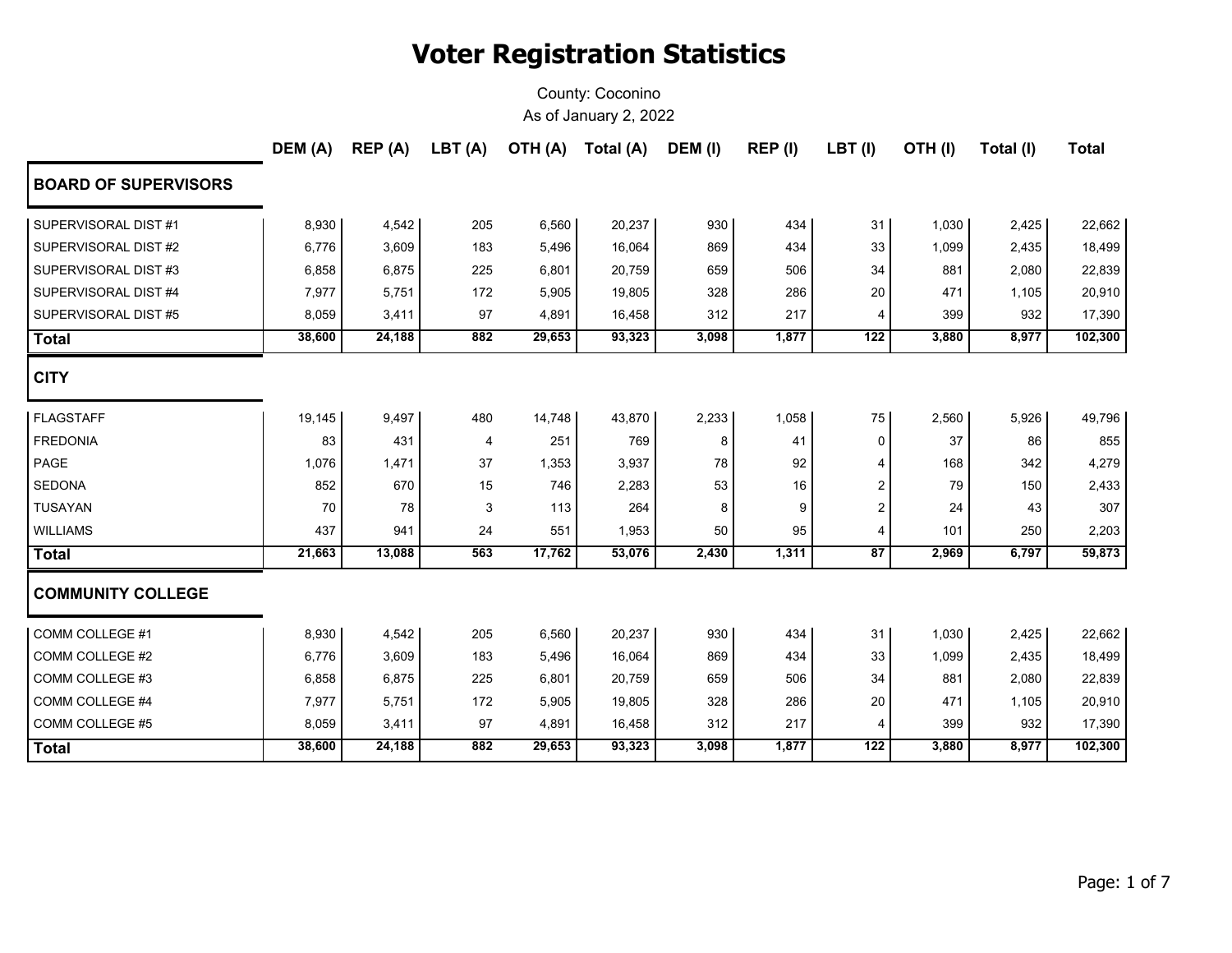|                           | DEM (A) | REP (A) | LBT(A)         |        | OTH (A) Total (A) | DEM (I)        | REP (I)                 | $LBT$ (I)               | OTH(I)   | Total (I) | <b>Total</b> |
|---------------------------|---------|---------|----------------|--------|-------------------|----------------|-------------------------|-------------------------|----------|-----------|--------------|
| <b>CONGRESSIONAL</b>      |         |         |                |        |                   |                |                         |                         |          |           |              |
| CONGRESSIONAL DISTRICT 1  | 38,600  | 24,188  | 882            | 29,653 | 93,323            | 3,098          | 1,877                   | 122                     | 3,880    | 8,977     | 102,300      |
| <b>Total</b>              | 38,600  | 24,188  | 882            | 29,653 | 93,323            | 3,098          | 1,877                   | 122                     | 3,880    | 8,977     | 102,300      |
| <b>FIRE DISTRICT</b>      |         |         |                |        |                   |                |                         |                         |          |           |              |
| <b>BLUE RIDGE FD</b>      | 63      | 278     | $\overline{7}$ | 116    | 464               | $\overline{2}$ | 13                      | 0                       | 3        | 18        | 482          |
| <b>FLAGSTAFF RANCH FD</b> | 50      | 89      | 1              | 57     | 197               | 4              | 4                       | $\overline{\mathbf{c}}$ | 2        | 12        | 209          |
| <b>FOREST LAKES FD</b>    | 29      | 108     | 4              | 54     | 195               | -1             | $\overline{\mathbf{c}}$ | $\mathbf{1}$            | 3        | 7         | 202          |
| <b>GREENEHAVEN FD</b>     | 80      | 131     | 5              | 122    | 338               | 15             | 13                      | 0                       | 19       | 47        | 385          |
| <b>HIGHLANDS FD</b>       | 1,346   | 916     | 33             | 1,105  | 3,400             | 65             | 48                      | 5                       | 88       | 206       | 3,606        |
| <b>JUNIPINE EST FD</b>    | 34      | 158     | 1              | 59     | 252               | $\Omega$       | 9                       | $\mathbf{1}$            | 8        | 18        | 270          |
| <b>KAIBAB EST WEST FD</b> | 83      | 206     | 2              | 148    | 439               | 3              | 14                      | 2                       | 16       | 35        | 474          |
| <b>LOCKETT RANCHES FD</b> | 73      | 85      | 3              | 65     | 226               | 0              | -1                      | 0                       | 1        | 2         | 228          |
| <b>MORMON LAKE FD</b>     | 17      | 59      | 0              | 40     | 116               | 1              | 5                       | 0                       | 3        | 9         | 125          |
| <b>PINEWOOD FD</b>        | 245     | 520     | $\overline{2}$ | 346    | 1,113             | 14             | 31                      | 1                       | 18       | 64        | 1,177        |
| <b>PONDEROSA FD</b>       | 334     | 623     | 19             | 479    | 1,455             | 20             | 40                      | $\mathbf{1}$            | 29       | 90        | 1,545        |
| <b>SEDONA FD</b>          | 926     | 735     | 15             | 814    | 2,490             | 55             | 19                      | 2                       | 87       | 163       | 2,653        |
| SHERWOOD FST FD           | 28      | 89      | 3              | 46     | 166               | $\Omega$       | 3                       | 0                       | 3        | 6         | 172          |
| <b>SUMMIT FD</b>          | 2,538   | 3,462   | 93             | 2,499  | 8,592             | 77             | 136                     | $\overline{7}$          | 148      | 368       | 8,960        |
| <b>TUSAYAN FD</b>         | 70      | 78      | 3              | 113    | 264               | 8              | 9                       | 2                       | 24       | 43        | 307          |
| WESTWOOD EST FD           | 26      | 49      | $\mathbf{1}$   | 35     | 111               | $\Omega$       | 0                       | $\mathbf 0$             | $\Omega$ | $\Omega$  | 111          |
| <b>WOODS FD</b>           | 10      | 41      | 0              | 17     | 68                | 0              | $\mathbf 0$             | 0                       | 3        | 3         | 71           |
| <b>Total</b>              | 5,952   | 7,627   | 192            | 6,115  | 19,886            | 265            | 347                     | $\overline{24}$         | 455      | 1,091     | 20,977       |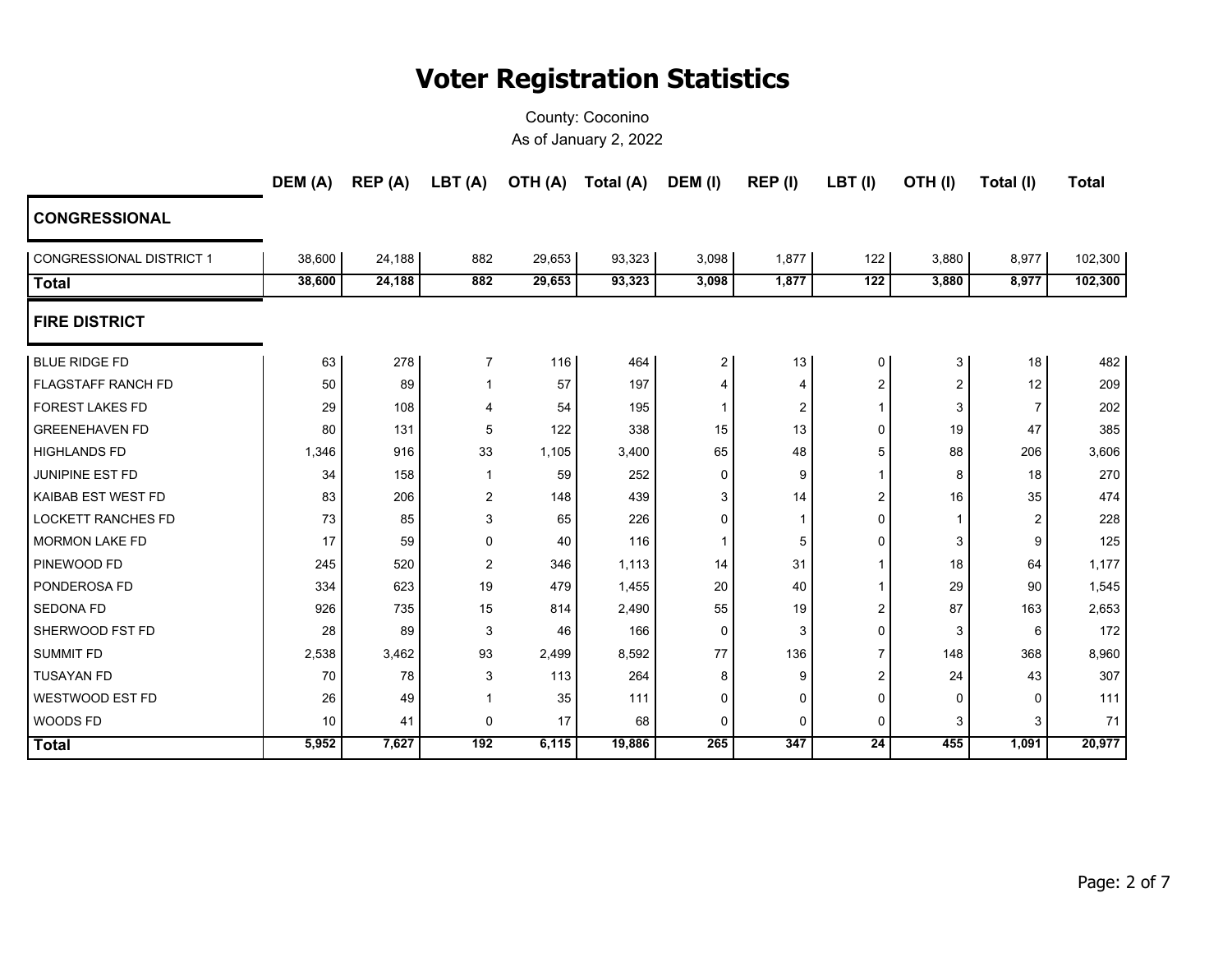|                                | DEM (A) | REP (A) | LBT (A) | OTH (A) | Total (A) | DEM (I) | REP (I) | $LBT$ (I)      | OTH(I) | Total (I) | <b>Total</b> |
|--------------------------------|---------|---------|---------|---------|-----------|---------|---------|----------------|--------|-----------|--------------|
| <b>HOSPITAL</b>                |         |         |         |         |           |         |         |                |        |           |              |
| PAGE HOSPITAL                  | 1,778   | 1,781   | 49      | 1,847   | 5,455     | 129     | 114     | 4              | 210    | 457       | 5,912        |
| <b>WILLIAMS HOSPITAL</b>       | 878     | 2,439   | 47      | 1,469   | 4,833     | 79      | 210     | 14             | 231    | 534       | 5,367        |
| Total                          | 2,656   | 4,220   | 96      | 3,316   | 10,288    | 208     | 324     | 18             | 441    | 991       | 11,279       |
| <b>JOINT TECHNOLOGY</b>        |         |         |         |         |           |         |         |                |        |           |              |
| YAVAPAI VACTE                  | 926     | 735     | 15      | 814     | 2,490     | 55      | 19      | $\overline{c}$ | 87     | 163       | 2,653        |
| <b>Total</b>                   | 926     | 735     | 15      | 814     | 2,490     | 55      | 19      | $\mathbf{2}$   | 87     | 163       | 2,653        |
| <b>JUSTICE OF THE PEACE</b>    |         |         |         |         |           |         |         |                |        |           |              |
| JOP DISTRICT #1 FLAGSTAFF      | 32,674  | 18,150  | 753     | 24,138  | 75,715    | 2,711   | 1,433   | 98             | 3,178  | 7,420     | 83,135       |
| JOP DISTRICT #2 FREDONIA       | 96      | 450     | 4       | 272     | 822       | 14      | 43      | 0              | 38     | 95        | 917          |
| JOP DISTRICT #3 WILLIAMS       | 1,599   | 3,286   | 72      | 2,370   | 7,327     | 175     | 262     | 20             | 397    | 854       | 8,181        |
| JOP DISTRICT #4 PAGE           | 4,231   | 2,302   | 53      | 2,873   | 9,459     | 198     | 139     | 4              | 267    | 608       | 10,067       |
| <b>Total</b>                   | 38,600  | 24,188  | 882     | 29,653  | 93,323    | 3,098   | 1,877   | 122            | 3,880  | 8,977     | 102,300      |
| <b>LEGISLATIVE</b>             |         |         |         |         |           |         |         |                |        |           |              |
| <b>LEGISLATIVE DISTRICT 06</b> | 26,054  | 19,129  | 720     | 22,219  | 68,122    | 2,643   | 1,599   | 113            | 3,320  | 7,675     | 75,797       |
| <b>LEGISLATIVE DISTRICT 07</b> | 12,546  | 5,059   | 162     | 7,434   | 25,201    | 455     | 278     | 9              | 560    | 1,302     | 26,503       |
| <b>Total</b>                   | 38,600  | 24,188  | 882     | 29,653  | 93,323    | 3,098   | 1,877   | 122            | 3,880  | 8,977     | 102,300      |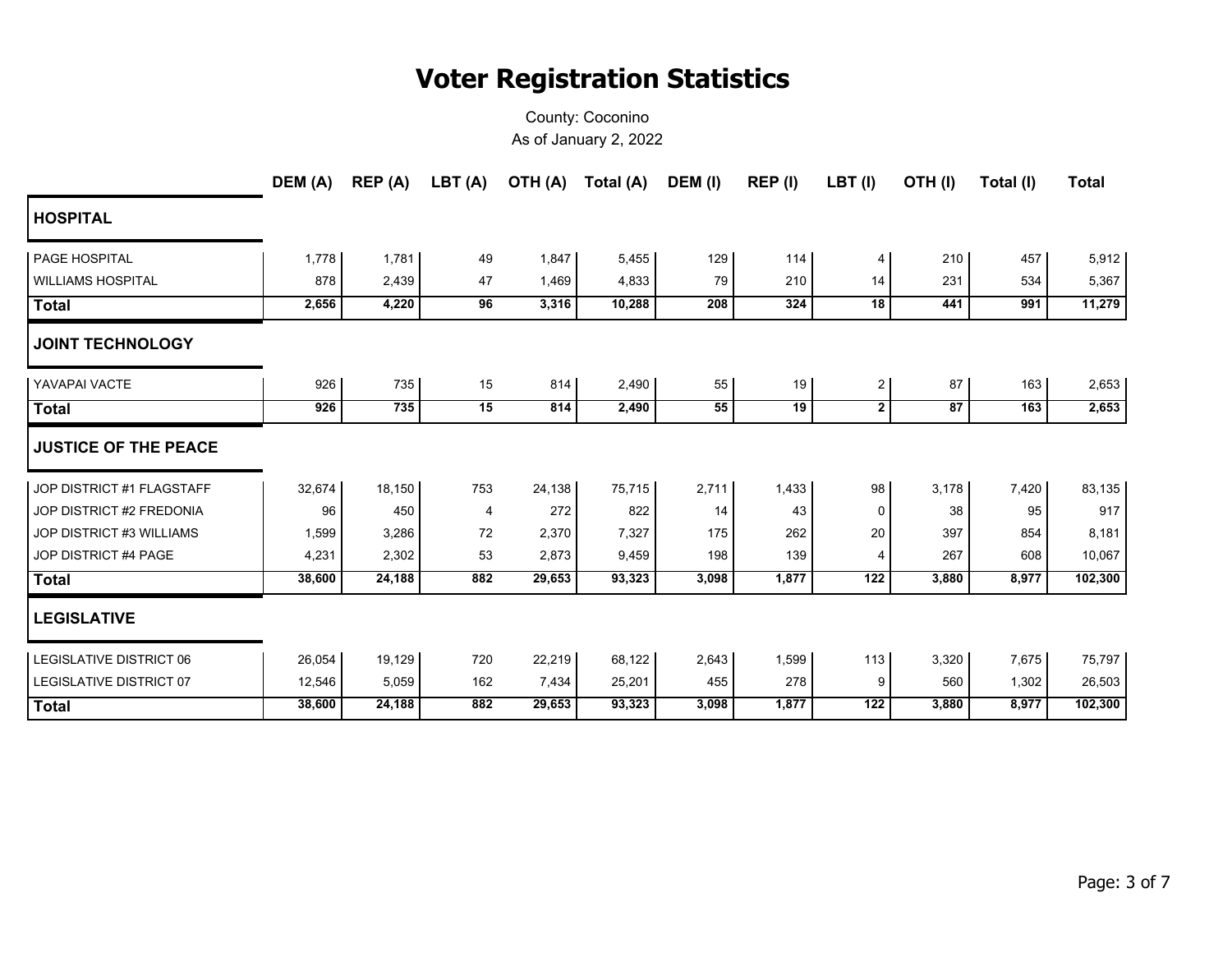|                    | DEM (A) | REP (A) | LBT (A) | <b>OTH (A)</b> | Total (A) | DEM (I) | REP(I)         | LBT(I)         | OTH(I) | Total (I) | <b>Total</b> |
|--------------------|---------|---------|---------|----------------|-----------|---------|----------------|----------------|--------|-----------|--------------|
| <b>PRECINCT</b>    |         |         |         |                |           |         |                |                |        |           |              |
| 01 - FLAGSTAFF #01 | 1,012   | 287     | 21      | 614            | 1,934     | 62      | 29             | $\overline{2}$ | 99     | 192       | 2,126        |
| 02 - FLAGSTAFF #02 | 828     | 180     | 9       | 423            | 1,440     | 57      | 9              | $\mathbf 1$    | 48     | 115       | 1,555        |
| 03 - FLAGSTAFF #03 | 670     | 120     | 15      | 329            | 1,134     | 70      | 13             | $\Omega$       | 41     | 124       | 1,258        |
| 04 - FLAGSTAFF #04 | 891     | 315     | 14      | 444            | 1,664     | 40      | 4              | -1             | 31     | 76        | 1,740        |
| 05 - FLAGSTAFF #05 | 1,055   | 538     | 20      | 636            | 2,249     | 37      | 19             |                | 33     | 90        | 2,339        |
| 06 - FLAGSTAFF #06 | 877     | 639     | 33      | 723            | 2,272     | 48      | 38             | 1              | 63     | 150       | 2,422        |
| 07 - FLAGSTAFF #07 | 661     | 417     | 17      | 563            | 1,658     | 105     | 51             | -1             | 110    | 267       | 1,925        |
| 08 - FLAGSTAFF #08 | 507     | 169     | 14      | 221            | 911       | 14      | $\overline{7}$ | 1              | 13     | 35        | 946          |
| 09 - FLAGSTAFF #09 | 971     | 376     | 25      | 917            | 2,289     | 177     | 73             | 9              | 204    | 463       | 2,752        |
| 10 - FLAGSTAFF #10 | 162     | 46      | 3       | 165            | 376       | 200     | 76             | 1              | 165    | 442       | 818          |
| 11 - FLAGSTAFF #11 | 518     | 212     | 16      | 442            | 1,188     | 45      | 19             | 1              | 80     | 145       | 1,333        |
| 12 - FLAGSTAFF #12 | 715     | 164     | 17      | 558            | 1,454     | 133     | 52             | 6              | 174    | 365       | 1,819        |
| 13 - FLAGSTAFF #13 | 324     | 99      | 9       | 272            | 704       | 292     | 124            | 8              | 245    | 669       | 1,373        |
| 14 - FLAGSTAFF #14 | 788     | 273     | 19      | 672            | 1,752     | 161     | 71             | 5              | 218    | 455       | 2,207        |
| 15 - FLAGSTAFF #15 | 1,454   | 551     | 42      | 1,186          | 3,233     | 118     | 61             | 6              | 195    | 380       | 3,613        |
| 16 - FLAGSTAFF #16 | 947     | 449     | 8       | 633            | 2,037     | 41      | 14             | 3              | 44     | 102       | 2,139        |
| 17 - FLAGSTAFF #17 | 350     | 193     | 9       | 258            | 810       | 8       | 13             | $\mathbf 1$    | 22     | 44        | 854          |
| 18 - FLAGSTAFF #18 | 313     | 240     | 8       | 348            | 909       | 18      | 20             | $\mathbf 0$    | 34     | 72        | 981          |
| 19 - FLAGSTAFF #19 | 760     | 564     | 34      | 566            | 1,924     | 35      | 29             | 2              | 49     | 115       | 2,039        |
| 20 - FLAGSTAFF #20 | 370     | 137     | 13      | 326            | 846       | 217     | 79             | 4              | 183    | 483       | 1,329        |
| 21 - FLAGSTAFF #21 | 984     | 608     | 36      | 774            | 2,402     | 56      | 47             | 6              | 98     | 207       | 2,609        |
| 22 - FLAGSTAFF #22 | 1,179   | 827     | 29      | 1,089          | 3,124     | 71      | 45             | 2              | 69     | 187       | 3,311        |
| 23 - FLAGSTAFF #23 | 742     | 370     | 32      | 756            | 1,900     | 96      | 47             | 3              | 128    | 274       | 2,174        |
| 24 - FLAGSTAFF #24 | 1,049   | 954     | 23      | 970            | 2,996     | 72      | 53             | 4              | 119    | 248       | 3,244        |
| 25 - FLAGSTAFF #25 | 861     | 634     | 14      | 621            | 2,130     | 53      | 45             | 4              | 72     | 174       | 2,304        |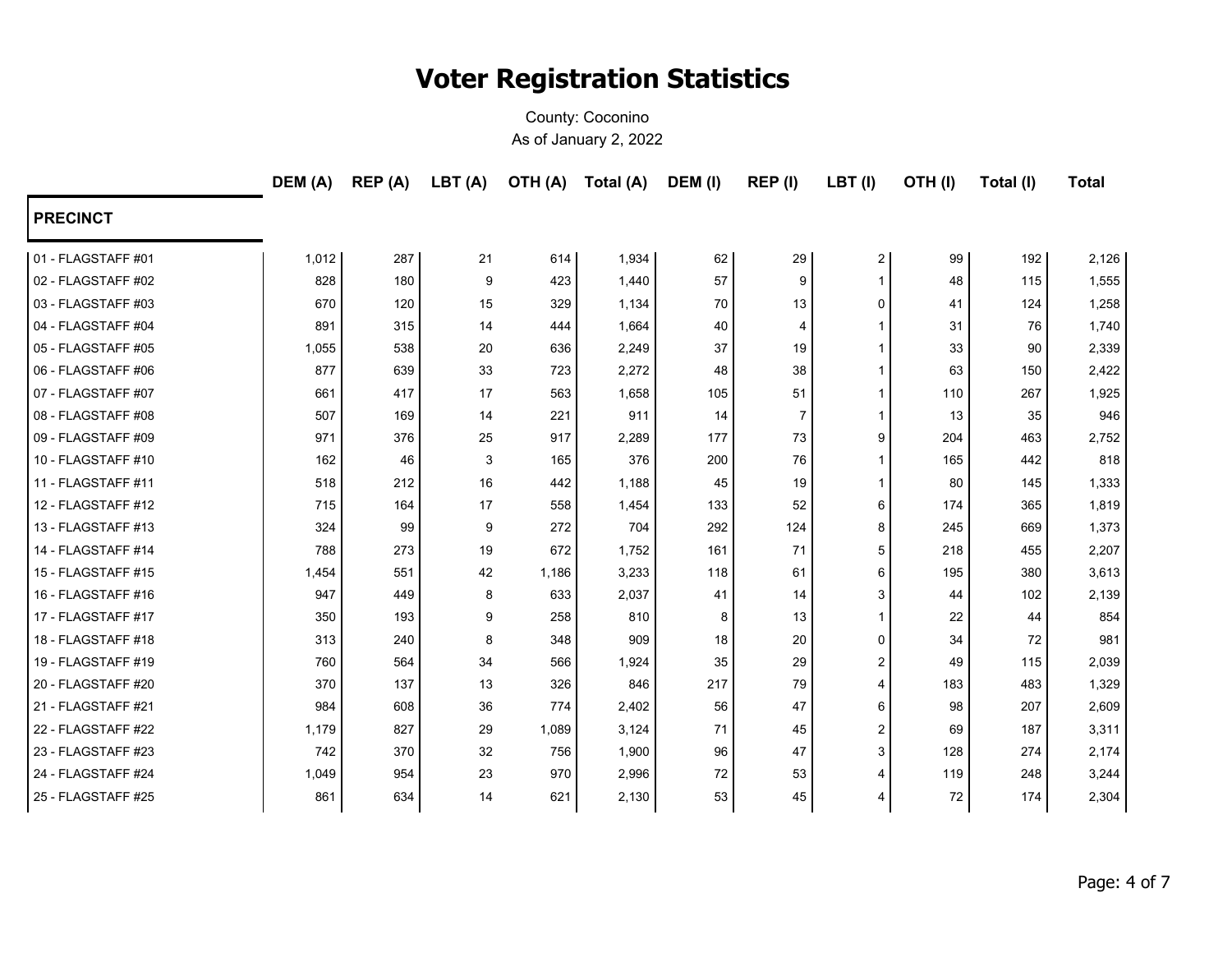|                          | DEM (A) | REP (A) | LBT (A)        | OTH (A) | Total (A) | DEM (I)        | REP (I)        | LBT (I) | OTH(I) | Total (I) | <b>Total</b> |
|--------------------------|---------|---------|----------------|---------|-----------|----------------|----------------|---------|--------|-----------|--------------|
| 26 - FLAGSTAFF #26       | 480     | 369     | 12             | 490     | 1,351     | 24             | 27             | 2       | 46     | 99        | 1,450        |
| 40 - BELLEMONT           | 226     | 333     | 11             | 292     | 862       | 13             | 25             | 1       | 15     | 54        | 916          |
| 41 - BLUE RIDGE          | 113     | 418     | 9              | 184     | 724       | 6              | 20             | 0       | 12     | 38        | 762          |
| 42 - BODAWAY             | 733     | 136     | $\mathbf 0$    | 237     | 1,106     | 12             | 8              | 0       | 18     | 38        | 1,144        |
| 43 - CAMERON             | 643     | 132     | 9              | 270     | 1,054     | 33             | 8              | 0       | 32     | 73        | 1,127        |
| 47 - COPPERMINE          | 353     | 82      | $\overline{2}$ | 151     | 588       | 7              | 4              | 0       |        | 15        | 603          |
| 48 - COALMINE            | 220     | 26      | 3              | 61      | 310       | 4              | 1              | 1       | 4      | 10        | 320          |
| 50 - DONEY PARK          | 595     | 871     | 24             | 584     | 2,074     | 19             | 42             | 0       | 40     | 101       | 2,175        |
| 51 - SCHULTZ             | 27      | 33      | $\mathbf 0$    | 33      | 93        | 1              | 6              | 0       | 4      | 11        | 104          |
| 52 - TIMBERLINE FERNWOOD | 580     | 831     | 21             | 528     | 1,960     | 17             | 25             | 1       | 34     | 77        | 2,037        |
| 53 - FOREST LAKES        | 29      | 108     | 4              | 54      | 195       |                | $\overline{2}$ |         | 3      | 7         | 202          |
| 55 - FORT VALLEY EAST    | 140     | 114     | $\mathbf{1}$   | 102     | 357       | 6              | 2              | 0       |        | 9         | 366          |
| 56 - FORT VALLEY WEST    | 262     | 276     | 10             | 214     | 762       | 5              | 12             | 1       |        | 25        | 787          |
| 58 - FREDONIA            | 96      | 450     | 4              | 272     | 822       | 14             | 43             | 0       | 38     | 95        | 917          |
| 59 - GRAND CANYON        | 384     | 143     | 6              | 351     | 884       | 76             | 21             | 3       | 106    | 206       | 1,090        |
| 60 - HAVASUPAI           | 47      | 21      | $\Omega$       | 87      | 155       | $\overline{2}$ | $\Omega$       | 0       | 6      | 8         | 163          |
| 61 - INSCRIPTION HOUSE   | 388     | 102     | 2              | 188     | 680       | 19             | 5              | 0       | 14     | 38        | 718          |
| 62 - PUMPHOUSE WASH      | 1,318   | 901     | 32             | 1,068   | 3,319     | 64             | 45             | 5       | 88     | 202       | 3,521        |
| 63 - MORMON LAKE         | 53      | 102     | 2              | 84      | 241       | $\overline{2}$ | 9              | 0       | 5      | 16        | 257          |
| 64 - KAIBAB NORTH        | -1      | 14      | 0              | 15      | 30        |                | $\overline{4}$ | 0       |        | 12        | 42           |
| 65 - KAIBETO             | 895     | 169     | 0              | 412     | 1,476     | 26             | 6              | 0       | 18     | 50        | 1,526        |
| 66 - KAIBAB WEST         | 112     | 375     | 3              | 269     | 759       | 4              | 28             | 2       | 20     | 54        | 813          |
| 67 - LECHEE              | 603     | 175     | 6              | 342     | 1,126     | 31             | 5              | 0       | 18     | 54        | 1,180        |
| 69 - LEUPP               | 878     | 175     | 13             | 438     | 1,504     | 20             | 3              | 2       | 10     | 35        | 1,539        |
| 70 - MOENKOPI            | 229     | 49      | 6              | 232     | 516       | 9              | $\Omega$       | 0       | 9      | 18        | 534          |
| 71 - NAVAJO MOUNTAIN     | 80      | 25      | $\Omega$       | 38      | 143       | 5              | 2              | 0       |        | 11        | 154          |
| 72 - PAGE CENTRAL        | 310     | 372     | 14             | 438     | 1,134     | 25             | 16             |         | 47     | 89        | 1,223        |
|                          |         |         |                |         |           |                |                |         |        |           |              |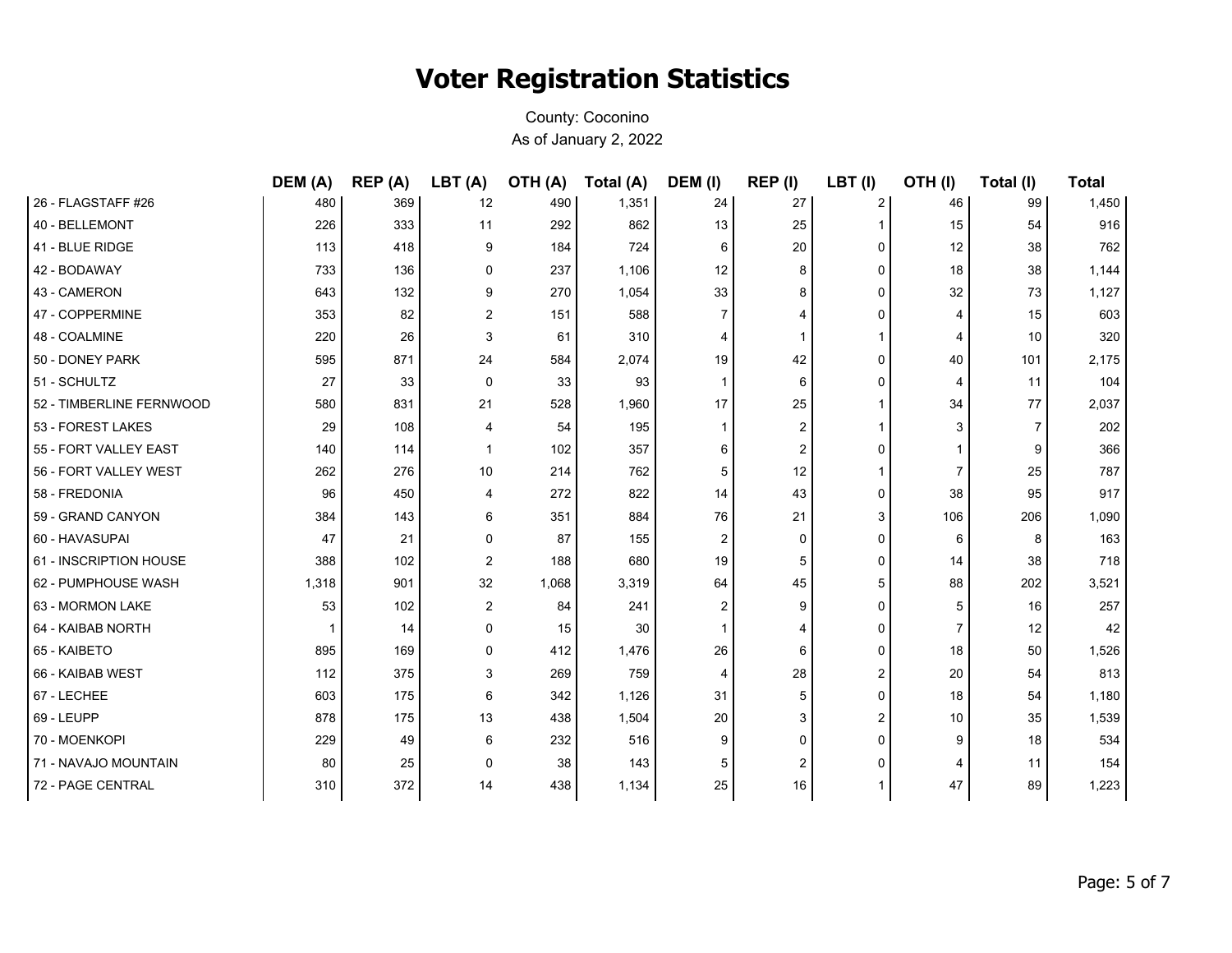|                          | DEM (A) | REP (A) | LBT(A)         | <b>OTH (A)</b> | Total (A) | DEM (I)        | REP (I)        | LBT(I)         | OTH(I) | Total (I) | <b>Total</b> |
|--------------------------|---------|---------|----------------|----------------|-----------|----------------|----------------|----------------|--------|-----------|--------------|
| 73 - PAGE EAST           | 238     | 438     | 10             | 349            | 1,035     | 18             | 26             | 0              | 46     | 90        | 1,125        |
| 74 - PAGE SOUTH          | 354     | 279     | 4              | 330            | 967       | 25             | 30             |                | 47     | 103       | 1,070        |
| 75 - PAGE WEST           | 277     | 524     | 15             | 388            | 1,204     | 30             | 37             | 2              | 51     | 120       | 1,324        |
| 79 - PARKS               | 232     | 593     | 17             | 353            | 1,195     | 13             | 23             | 1              | 28     | 65        | 1,260        |
| 80 - PINEWOOD            | 247     | 538     | $\overline{c}$ | 354            | 1,141     | 14             | 32             | 1              | 19     | 66        | 1,207        |
| 82 - SEDONA NORTH        | 346     | 269     | 6              | 293            | 914       | 22             | 11             | 0              | 43     | 76        | 990          |
| 83 - SEDONA SOUTH        | 580     | 466     | 9              | 521            | 1,576     | 33             | 8              | 2              | 44     | 87        | 1,663        |
| 84 - RANCHES             | 161     | 205     | 6              | 167            | 539       | 7              | 6              | 2              | 12     | 27        | 566          |
| 85 - SUNSET CRATER       | 525     | 829     | 20             | 612            | 1,986     | 18             | 39             | 4              | 31     | 92        | 2,078        |
| 86 - MOUNTAIN VIEW       | 80      | 127     | 3              | 82             | 292       | 2              | 3              | 0              | 6      | 11        | 303          |
| 88 - TOLANI LAKE         | 304     | 41      | 4              | 114            | 463       | $\overline{7}$ | $\mathbf{1}$   | 0              | 2      | 10        | 473          |
| 90 - TONALEA             | 1,329   | 199     | 6              | 475            | 2,009     | 36             | 11             | 0              | 34     | 81        | 2,090        |
| 92 - WINONA              | 589     | 717     | 20             | 634            | 1,960     | 22             | 22             | 2              | 46     | 92        | 2,052        |
| 93 - TUBA CITY NORTHEAST | 688     | 106     | 6              | 366            | 1,166     | 21             | $\overline{7}$ | 0              | 14     | 42        | 1,208        |
| 94 - TUBA CITY NORTHWEST | 558     | 93      | 11             | 244            | 906       | 9              | 5              | 0              | 12     | 26        | 932          |
| 95 - TUBA CITY SOUTH     | 2,486   | 460     | 23             | 1,136          | 4,105     | 70             | 23             | 0              | 68     | 161       | 4,266        |
| 97 - TUSAYAN             | 189     | 307     | 8              | 320            | 824       | 19             | 42             | 5              | 64     | 130       | 954          |
| 98 - WILLIAMS NORTHSIDE  | 389     | 1,370   | 28             | 690            | 2,477     | 47             | 108            | $\overline{7}$ | 118    | 280       | 2,757        |
| 99 - WILLIAMS SOUTHSIDE  | 245     | 463     | 10             | 285            | 1,003     | 13             | 36             | 2              | 48     | 99        | 1,102        |
| <b>Total</b>             | 38,600  | 24,188  | 882            | 29,653         | 93,323    | 3,098          | 1,877          | 122            | 3,880  | 8,977     | 102,300      |
| <b>SANITARY</b>          |         |         |                |                |           |                |                |                |        |           |              |
| <b>PINEWOOD SANITARY</b> | 233     | 508     | $\overline{c}$ | 338            | 1,081     | 13             | 29             | 1              | 18     | 61        | 1,142        |
| <b>TUSAYAN SANITARY</b>  | 40      | 43      | $\overline{2}$ | 82             | 167       | 6              | 3              | 2              | 16     | 27        | 194          |
| <b>Total</b>             | 273     | 551     | 4              | 420            | 1,248     | 19             | 32             | 3              | 34     | 88        | 1,336        |